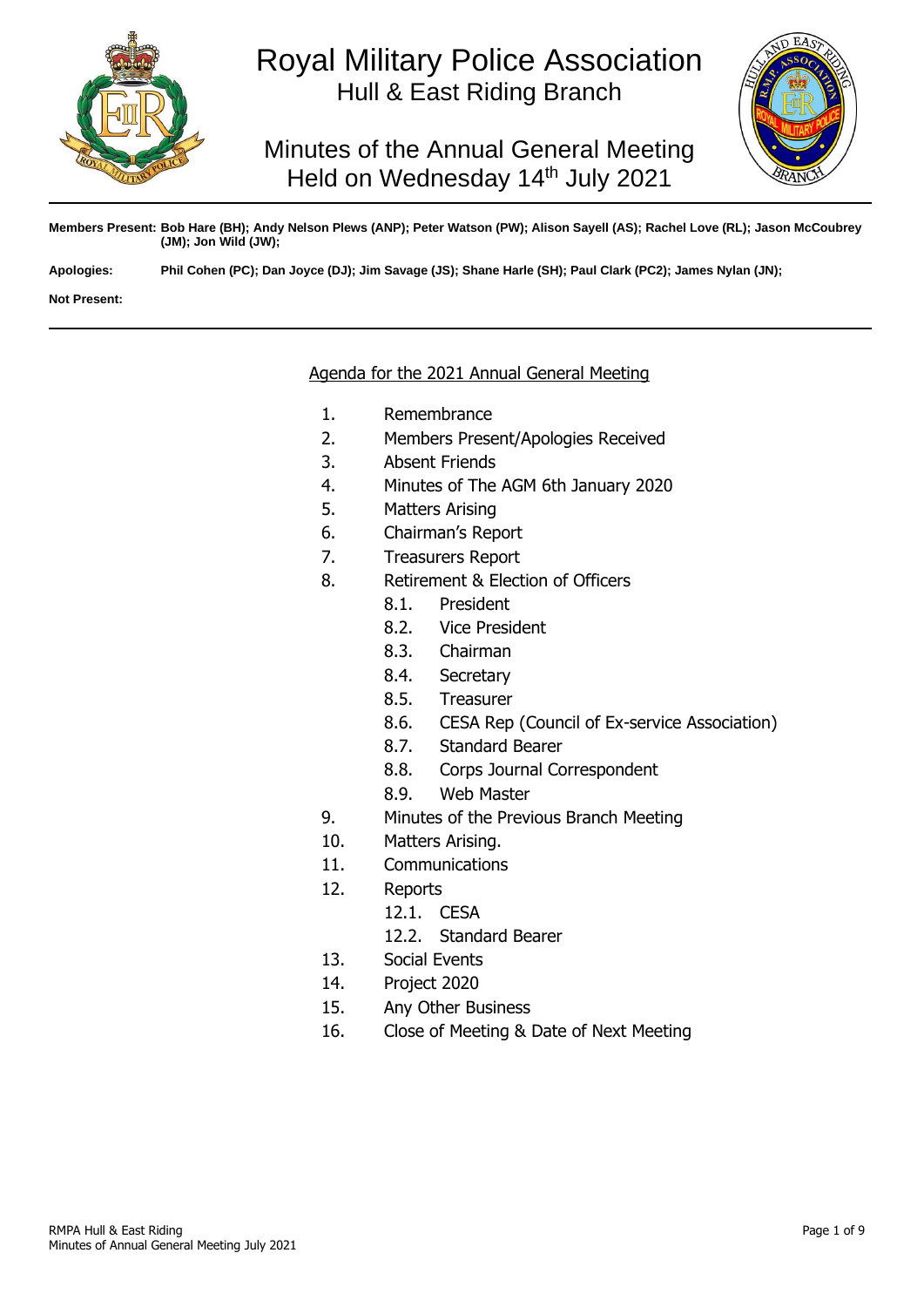- 1. Meeting opened at 20.00hrs. AP gave an introduction and gave the act of remembrance and welcomed the members present.
- 2. Members Present/Apologies Received Apologies received DK, JS, PC, DJ,
- 3. Membership Update Total Members 36, Active Members 12, Dormant Members 4, Inactive 20.
- 4. The minutes of the previous AGM where made available. JW proposed that they are a true and accurate representation of the AGM. Seconded by RL. All in favour.
- 5. Matter Arising None
- 6. Chairman's Report AP Interesting 18 months, no AGM last year, very busy sorting out the National Reunion in 2022. First time the AGM has been held in July and we will continue to hold it in July moving forward. The Branch has had the misfortune to attend many funerals over the last 18 months.
- 7. Treasurers Report AS stated that the accounts where in a good place and that she would be making available the full accounts shortly. No outgoings over the last 18 months with the exception of the Journal subscription. We haven't raised any money either and we need to make a concerted effort moving forward towards the National AGM 2022.
- 8. Retirement & Election of Officers
	- 8.1 President This is a life appointment currently held by Fred Hemmerman
	- 8.2 Vice President This is a life appointment currently held by Bob Hare
	- 8.3 Chairman JW proposed that ANP be retained as Chairman seconded by RL, all in favour.
	- 8.4 Vice Chairman PW proposed that JM be retained RL seconded, all in favour.
	- 8.5 Secretary SR had proposed PW for Secretary in advance of the meeting. Seconded ANP, all in favour. PW accepted the position.
	- 8.6 Stand-In Secretary JW volunteered to take up the position RL seconded. All in favour.
	- 8.7 Treasurer SR proposed AS, seconded by PW, AS accepted the position, all in favour.
	- 8.8 CESA Rep PW proposed that AS be retained in their positions as CESA Reps, seconded by ANP. All in favour.
	- 8.9 Standard Bearer RL proposed that DK and AP remain as Standard Bearer, RL Seconded. All in favour.
	- 8.10 Corps Journal Correspondent PW proposed RL. ANP seconded. All in favour.
- 9. Minutes of the previous meeting AS proposed that they were a true and accurate record of events. SR Seconded. All in favour.
- 10. Communications All published on line, and attached in Annex 1.
- 11. Social Events A general discussion was held regarding the holding of events this year and the general agreement was as follows: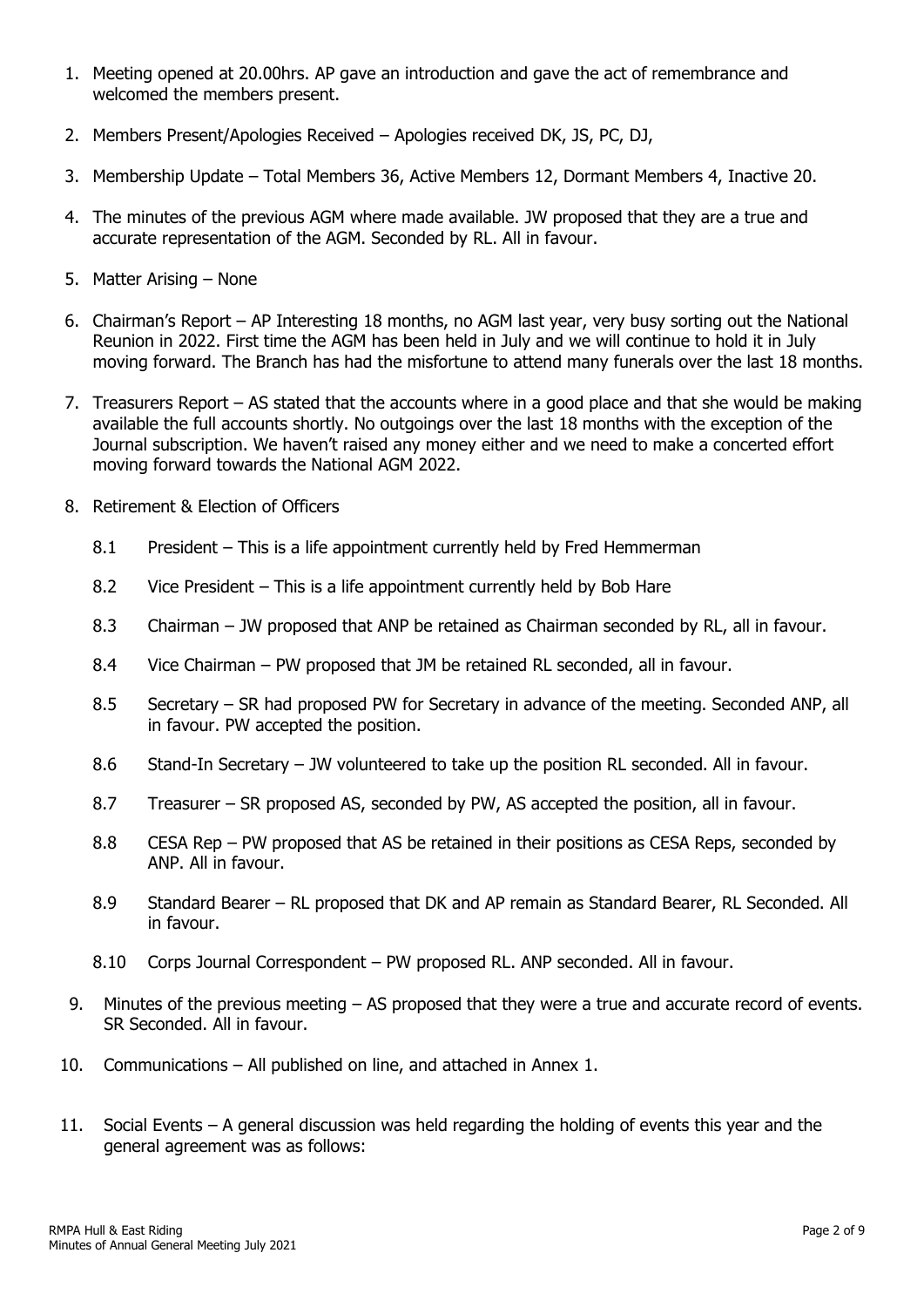- 11.1 Summer BBQ Need to speak to JW to see if he is able to host a BBQ. As he is in attendance he has confirmed that yes this is a definite possibility, he will have words with his long haired Sergeant Major an report back through the Facebook Group.
- 11.2 Annual Dinner as previously agreed, no Annual Dinner in 2021
- 11.3 Christmas Dinner We agreed that we would keep an eye on events and decide later in the year if this will be possible.
- 11.4 Ad Hoc meet ups PW stated that as pubs are now open, there's no reason why ad-hoc pub meetings. If anyone wants to set one up, please let members know on the Messenger Group.

#### 12. Project 2022

12.1 PW stated that he had been in contact with the Royal Station Hotel and had received the following response regarding the question as to whether the Illegal Immigrants currently staying in the hotel would still be there at the time of the Annual Reunion 2022: Thankyou for your email.

The inhouse guests that we currently have will have departed by the time your event comes around.

If you have any other queries, please don't hesitate to call.

- 12.2 Deadlines CivPol requires 12 month notice for the event, this has now expired. Can PC jump on this soonest? – PC has confirmed that this is booked.
- 12.2 Hull Minster booking PW will confirm that the Minster is booked.
- 12.3 Planning Meeting New venue contact. We should arrange a meeting with her as soon as possible, if Project 2022 committee members could let me know when they are available on a Saturday morning in June (except  $11<sup>th</sup>$  June).
- 12.4 VVIP's ANP reported that the Chief Constable and The Lord Lieutenant have confirmed that they will attend the Reunion Dinner
- 12.5 RSM(Policing) 150 Pro Coy RMP has agreed to attend and provide stands of interest for current military policing.
- 12.6 Police Band PC have approached the band and they have agreed to attend
- 12.7 String Quartet PC has approached a string quartet and have agreed to play.
- 12.8 Hull Minster Have confirmed that there is not an option to join their standard service, and have offered a 13.00hrs service, which is just not viable. PW stated that we may have to consider a service at the Cenotaph. JW suggested Trinity House Chapel and all those present thought that this would be a good idea.
- 13 Any Other Business
	- 13.1 Corps Journal ANP asked whether an electronic version would be available to the Branch so that all members could view it.
	- 13.2 Corps Cravat Members asked about Corps Cravats that were made available. PW stated that it was Sean Taylor of London Branch that was selling them and that he would contact him on the Branches Behalf.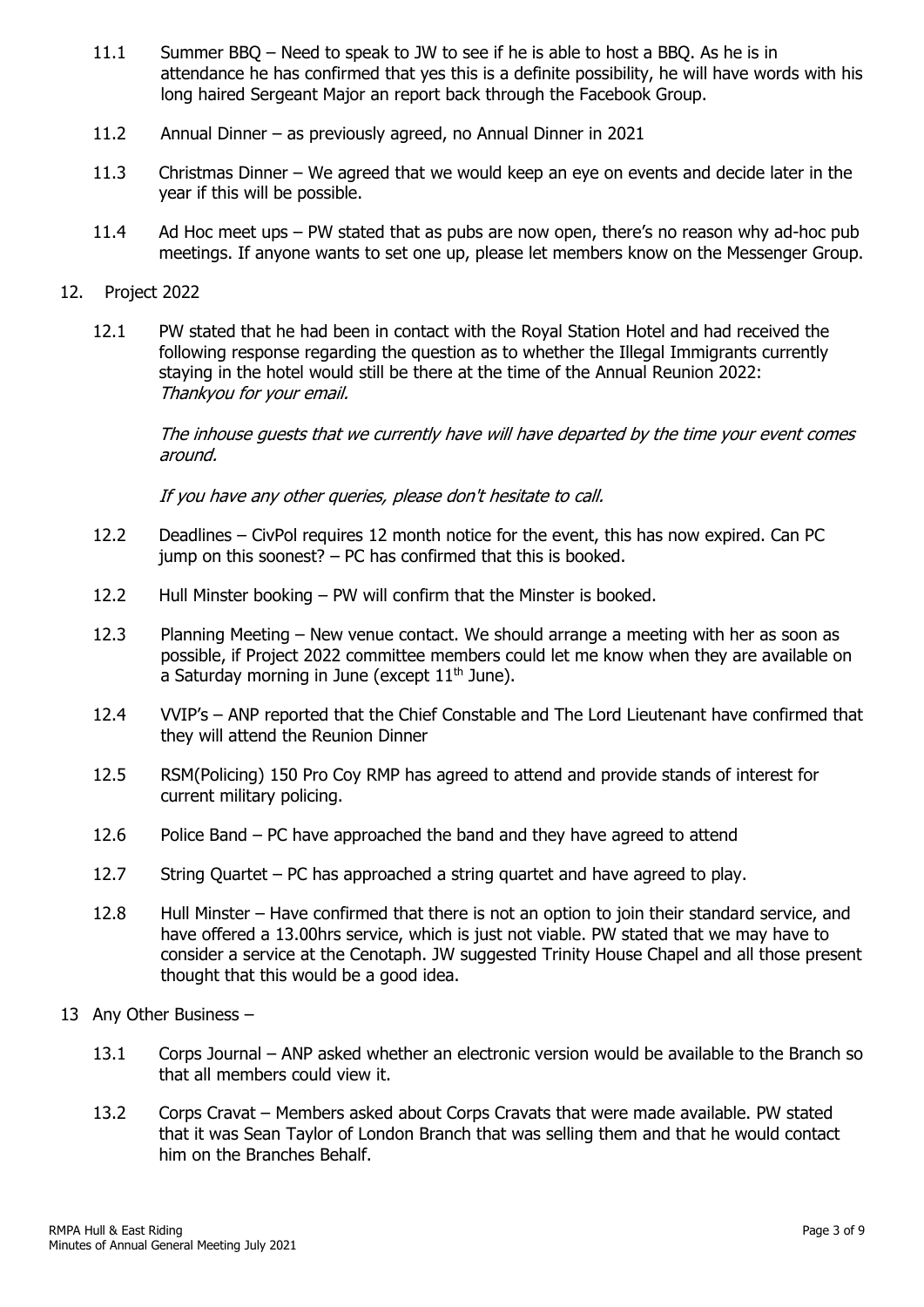14 The time being 20.46hrs and there being no further business, the meeting was closed by ANP. The next Branch Meeting will be held on Wednesday 4<sup>th</sup> Aug 2021 at 20.00hrs at the Hop Pole Hotel, Kingston Rd, Willerby, Hull, HU10 6LN. Members as usual, can meet up from 18.00hrs for food and drink.

# **Agenda for August's Meeting**

- 1. Welcome<br>2. Members
- 2. Members Present/Absent<br>3. Minutes of the previous m
- Minutes of the previous meeting
- 4. Communications<br>5. Social Events
- Social Events
- 6. Any other Business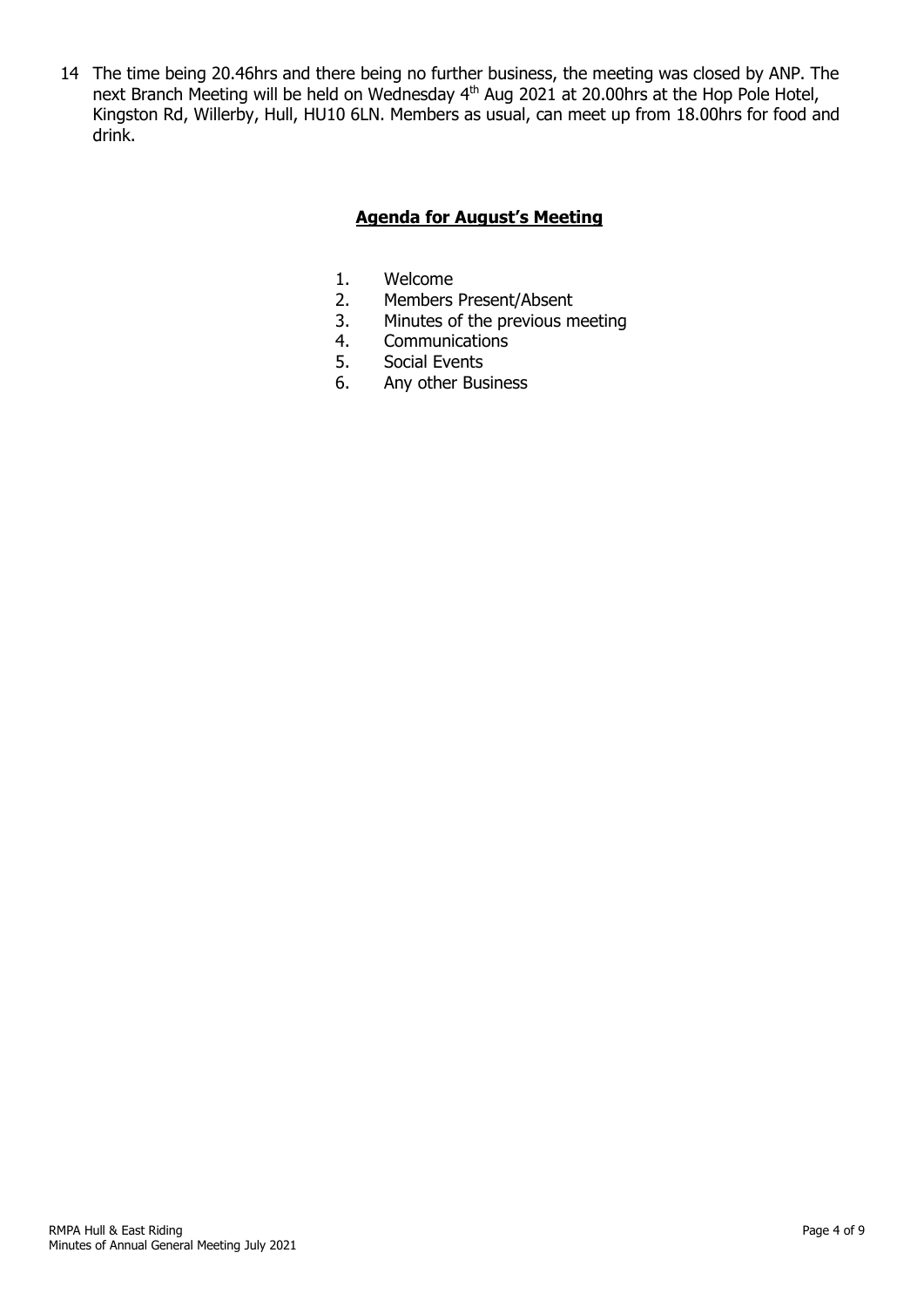Annex 1.

### Communications Received – June 2021

1. An email was received from the National Secretary regarding a report given by the Pro SM updating the trustees of the serving Corps. The following is the report:

Update on the serving Corps activities as presented to the RMPA Trustees April 2021.

The Pro SM WO1 Danny Coombes RMP AGC

Gave the Trustees the following informative account of the 1 MP Brigade activity as follows: -March 2020 saw the British Army effectively having to "go home" to enable lockdown to be adhered to. However critical support had to be maintained by the Corps in relation to policing duties, both General and SIB based, as well as the need to supply a Close Protection element when called upon. The Army was stood to in readiness of support to the UK Covid response. The Corps had to undergo a daily assessment of deployment possibilities and capabilities. In addition, the UK standing commitment to overseas operations had to be maintained in a state of high readiness. The Covid crisis meant that the Corps had to adapt and adopt all sorts of basic day to day operational norms to meet the constraints – how to arrest, how to interview, how to search etc. All these challenges were met by the members of the Corps who faced them.

Summer 2020 saw the UK Armed Forces respond to calls for assistance from civil authority, the Corps stepped up and again answered the challenges:

Op Re-Script – the overall UK response to Covid was mounted Op Broadshare – the UK operation to support its dependencies in fighting Covid overseas was mounted.

Corps members were deployed to Merseyside to police the 2000 troops used in the area to staff vaccination centres.

Members of RMP were deployed to Greater Manchester as part of the Covid Testing programme.

3 RMP deployed staff to mount lateral flow tests en-masse to schools and colleges in Lancashire providing education to key workers' families. This was hailed as a huge success brought about by the Corps.

In addition, the Corps had to carry on its support of the following operations Op Toral the drawdown of troops and UK presence in Afghanistan Op Cattalo – the UK support to the Oman Op Tosca – the continuing UN presence in Cyprus Op Trenton – a UK force deployment to South Sudan Op Newcombe – the UK support of the UN lead initiative in Mali

In addition to those above the commitment to FCO Close Protection had to be maintained as it was to support Ministerial visits overseas.

Op Cabrit found UK troops supported by RMP being deployed as part of the NATO presence in Estonia and Poland.

Normal deployments to the Falklands had to be maintained. The British Army draw down from Canada continued but a corresponding uplift in training commitments in Kenya was undertaken.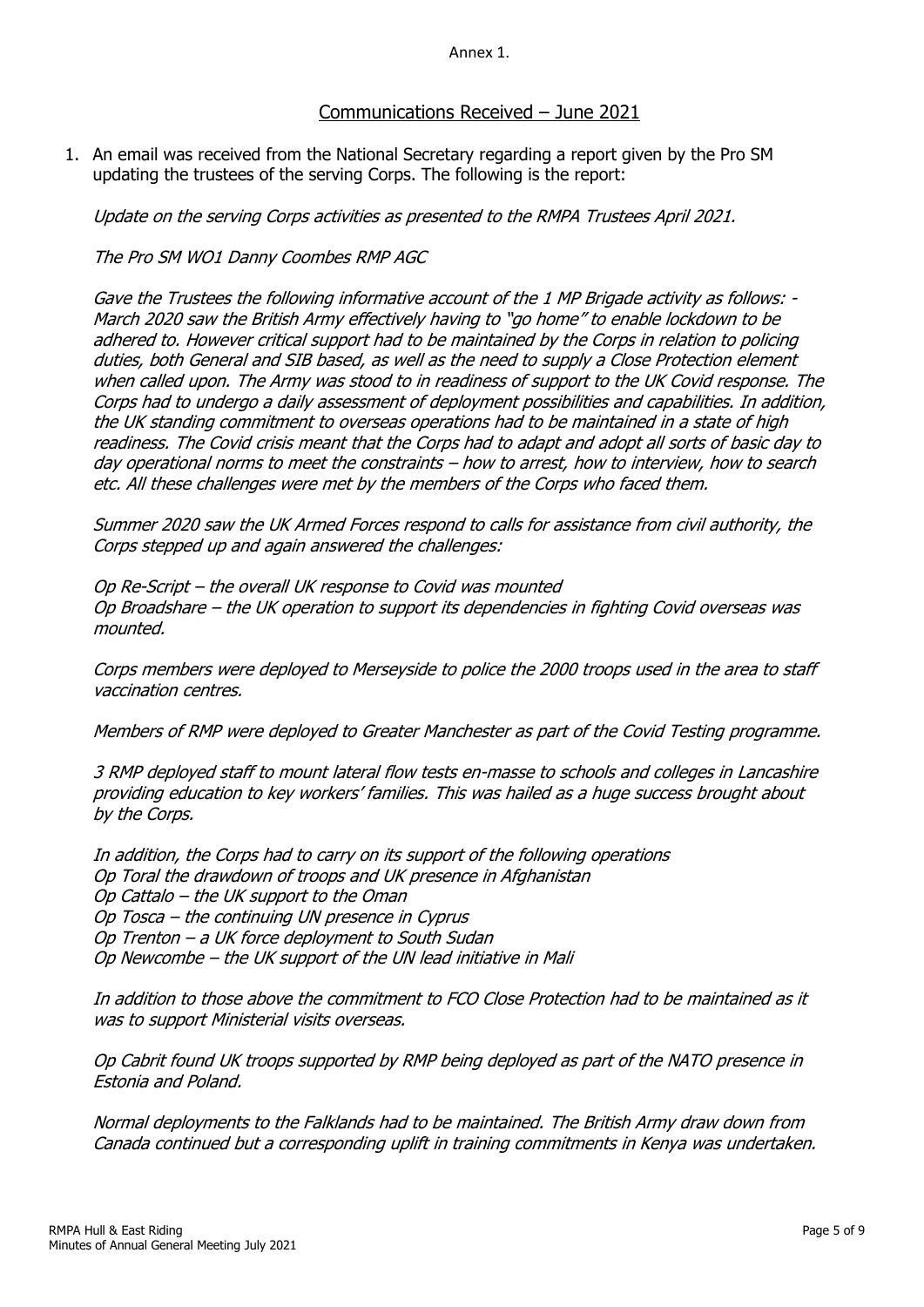In addition to all of the above normal policing and Garrison support was provided, along with support and liaison with Civil Police partners, including the Met Police along with whom RMP mounted a successful search and arrest in the Windsor area in relation to arms supply. Other high-profile cases took time and expertise as well including the investigation and eventual prosecution of the former Assistant Chief of General Staff who as a Major General was found guilty by a Courts Martial.

The Corps expertise has been recognised internationally particularly in the world of cyber-crime where the Corps specialist teams and individual therein were awarded high praise and accolades by counterparts in the law enforcement world, when they developed new investigative measures during a joint Northumbria Police and others investigation into child exploitation and distribution of banned material via the internet.

This was just one of the several operations undertaken by the team into indecent images and their distribution.

One member of the team, Sgt Stubbs, has been highly acclaimed for his use of innovative techniques never previously used anywhere in the world. Interpol and others are now hoping to utilise his techniques and skills base.

The Pro SM then made a mention of Operation Forth Bridge following the death of The Duke of Edinburgh.

The Trustees thanked the Pro SM for his report and insight, they made it clear to him that it was their wishes that he passes on the thanks and congratulations to those who serve from those who have served

The Trustees have agreed that a formal recognition of outstanding effort made by serving individuals, should be made a priority by the Association Trustees.

**ENDS** 

2. The National Secretary emailed to give details of the death of Maj Bob Axup MBE as can be seen on the following page: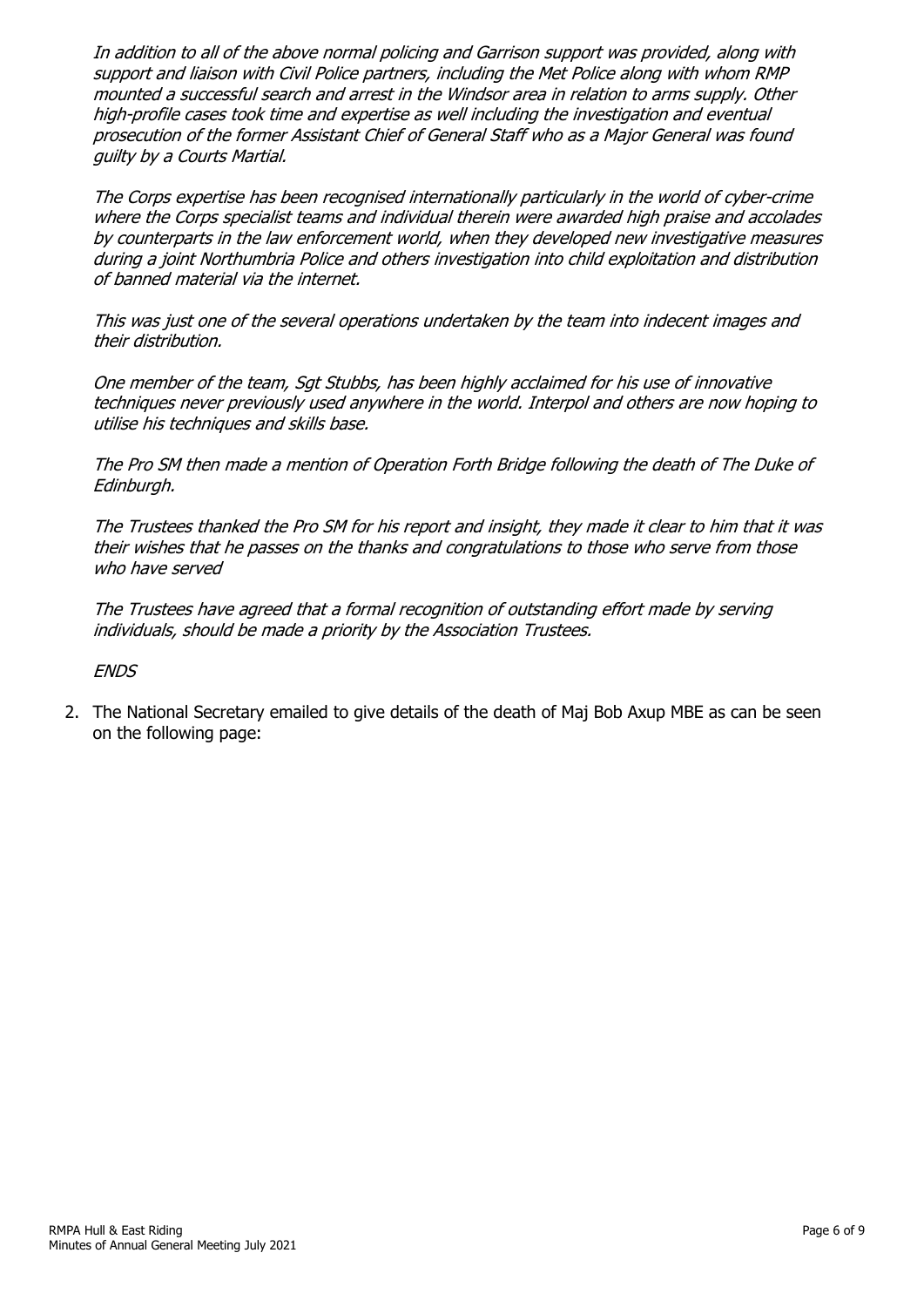

**REGIMENTAL HEADQUARTERS ROYAL MILITARY POLICE THE OLD STABLES (POSTAL POINT 38), SOUTHWICK HOUSE, SOUTHWICK PARK NR., FAREHAM, HAMPSHIRE. PO17 6EJ**

> **BT - (023) 9228 4206 / 9228 4564 Or MIL (93835) 4206 / 4564**

> > **FAX (023) 9228 4406**



See Distribution 3 **website: www.rhqrmp.orge-mail: regsec@rhqrmp.org**

ne 2021

s

## Dear Colleague,

It is my sad duty to inform you that Major Robert Rowland ("Bob") Axup MBE, died in France on Saturday, May 29<sup>th</sup>, aged 72.

Enlisting in the Royal Military Police in 1967 and training at Roussillon Barracks, Bob would go on to enjoy a full career with the Special Investigation Branch (SIB) and reaching the rank of Warrant Officer (Class 1) having served variously in the United Kingdom, in Germany with the British Army of the Rhine, in the Falkland Islands and Cyprus.

On gaining a Commission in 1987, a posting to Northern Ireland followed before he went on to command Western Region SIB on the mainland. Returning to Ulster in 1992, Bob was subsequently appointed MBE in 1993, before commanding 156 Provost Company, based in Colchester. His final assignment was as the first Officer Commanding of the Equal Opportunities Inquiry Team (EOIT). He retired from the Active List in 2001.

Bob's funeral will be held tomorrow, the 4<sup>th</sup> June in France, with Major R J Dennison representing the Corps.

Bob is survived by his widow Jackie and letters of condolence should be sent to:

**Escourbaniers** 19400 Monceaux-sur-Dordogne Corrèze France

J T Green OBE Colonel Regimental Secretary

Distribution:

ENDS.

3. An email was received from the National Secretary as follows: (16/6/21)

Good morning all, this in from the AGC today:-

Following the Government's announcement last night regarding coronavirus restrictions in England, a decision has been taken to postpone the Adjutant General's Corps annual Commemoration Service at the National Memorial Arboretum (NMA) on Wednesday 7th July 2021.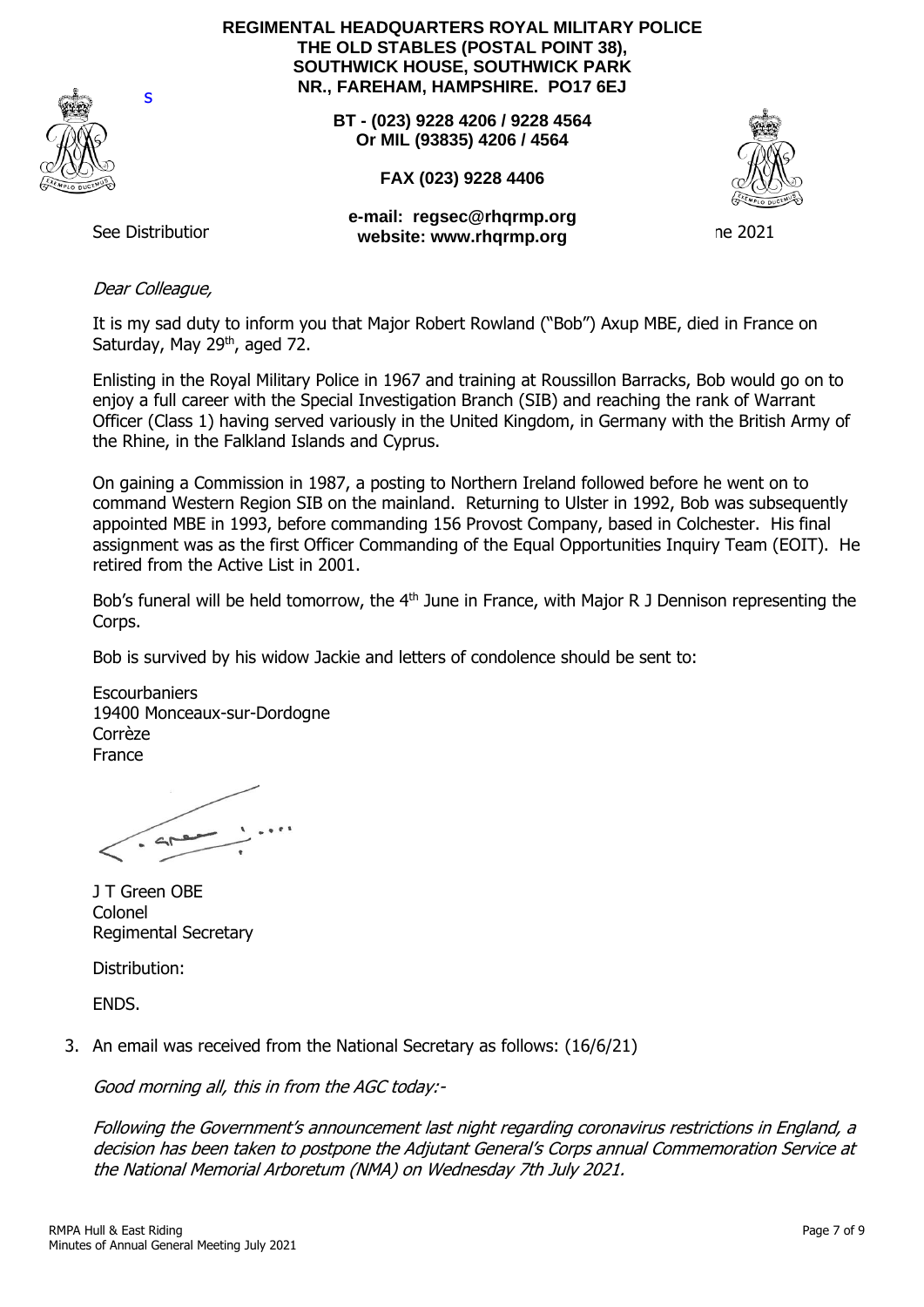It is planned to hold the Commemoration Service on Tuesday 28th September 2021 and details will be communicated following the Government's update in July.

Please disseminate accordingly.

ENDS

- 4. An email was received from the Western Australia Branch RMPA with their latest Newsletter, this will be put on the Branch Facebook page.
- 5. An email was received from the National Secretary as follows:

Good afternoon all Branches RMPA (PM(A) & RHQ copied in)

I attach a copy of a letter from Bob Eggelton our Chairman who as you will read has decided to step down form the role as of May 2022, a year earlier than his tenure would have normally run.

I am letting you all know now so that you may be aware of all that is happening in the Association.

The rules of the Association at section 5 are quite clear as to how we now seek to appoint a new incumbent into the role.

5.2.1 The National Chair of the Association & Trustees. The Chair, after being nominated and seconded in writing by the membership and has agreed to stand, is to be elected at an AGM for a period not to exceed five years by simple majority vote. Where there are two or more nominations for the position the election is to take place by a secret ballot until a consensus is achieved.

The Trustees will be meeting as soon as is possible to discuss this and other matters. Please pass out to all active branch members.

It is my belief that Bob has done an incredible job, one that started it has to be said against a backdrop of perhaps misunderstanding by some. I am keen that anyone appointed by due process to the role of Chairman should similarly be found from those within the Association who support it, are active within it and most of all understand it.

I shall be going out formally to all at a suitable time slot ahead of next years reunion and AGM to allow anyone who wishes to do so to enter their expression of interest in the role.

Regards

**Stewart** "Exemplo Ducemus"

Letter below:

4 th July 2021

*Brigadier and Trustees,*

*After much soul searching I wish to inform you that I will be standing down as National Chair with effect from the 22nd May 2022.*